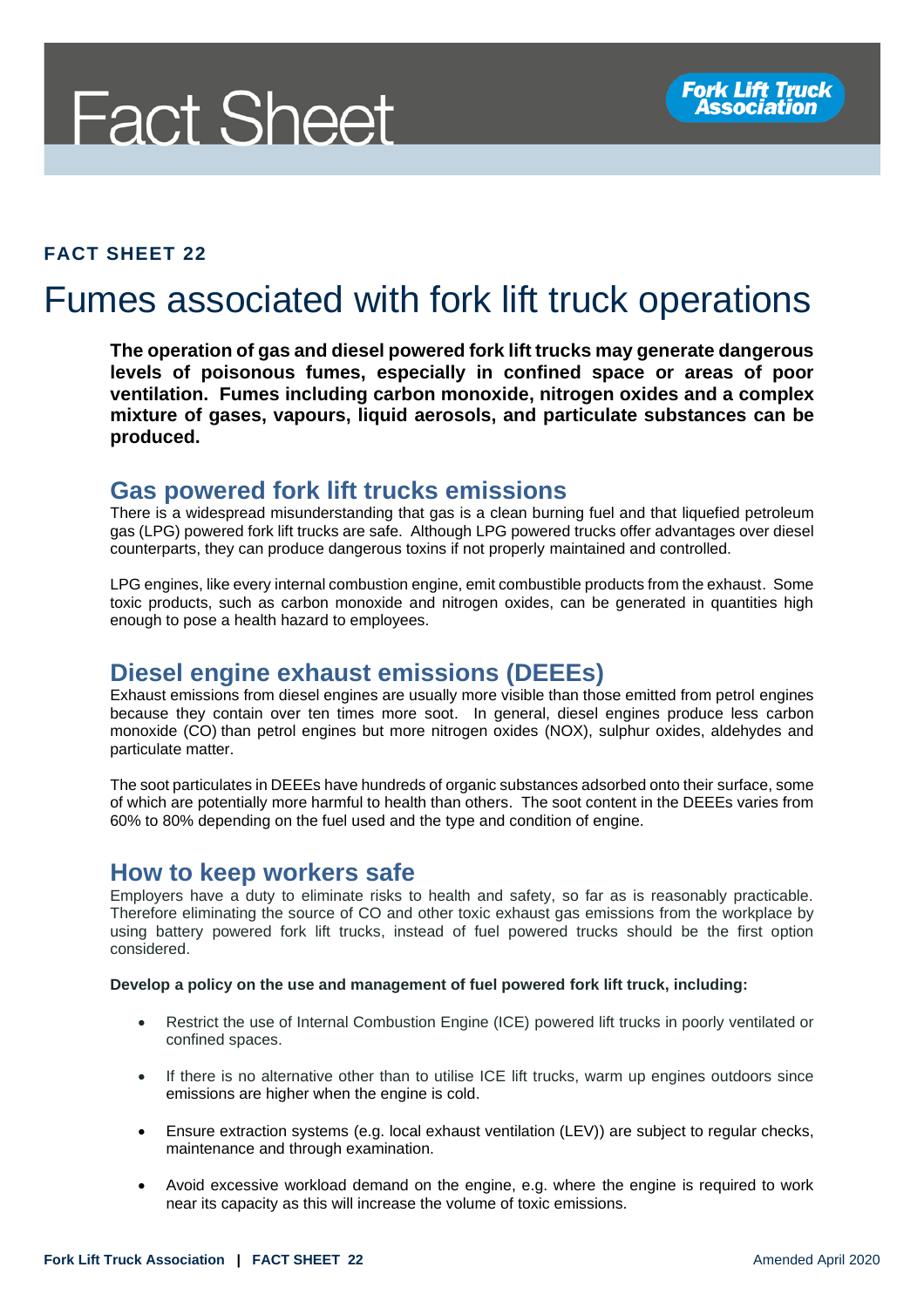

- Do not allow prolonged engine idling, lift trucks should always be turned off when not in use.
- Install CO alarms on fork lift trucks and in buildings where ICE trucks are deployed and have the alarms regularly calibrated.
- Ensure that ICE's are maintained and kept running at optimal efficiency to minimise the emission of harmful gases and particulates.
- Ensure workers know how to report any concerns they may have about the use of ICE lift trucks generating high pollutant levels.
- Inform workers of the risk of, and of how to recognise the symptoms of CO poisoning.

## **Monitoring carbon monoxide in the work environment**

When activities may expose workers to CO, employers should consider carrying out exposure monitoring to determine the concentration of CO in the workplace.

Exposure monitoring should be carried out by occupational hygienists or other suitably trained personnel. They will compare the levels of CO present in the workplace with the workplace exposures standard (WES) and can advise whether more is needed to be done to manage the risk.

# **Air quality monitoring**

Periodic air monitoring is important to ensure fork lift trucks are operated and maintained properly, and to minimize hazards to workers' health and safety.

- Air-monitoring equipment for CO and NOX are required for evaluating work environments.
- Measuring instruments are available in many forms, from sophisticated electronic instruments to manually operated aspirator pumps.
- Safety equipment distributors should be able to provide you with the type of monitoring devices most appropriate for your workplace.

#### **Symptoms and adverse health effects of exposure to internal combustion engine exhaust emissions**

Research in recent decades consistently indicates the adverse effects of internal combustion engine (ICE) exhaust emissions on human health, and the evidence points to air pollution stemming from vehicles as an important contributor to these effects.

#### **Adverse health effects of exposure to carbon monoxide**

Carbon monoxide (CO) is colourless, odourless and tasteless, yet toxic. A CO rich environment can lead to headaches, lethargy, dizziness, loss of consciousness, and even death. CO is slightly lighter than air and therefore tends to follow air currents, vehicles and people in the workplace until it is removed by ventilation. Prolonged exposure to CO can also damage an unborn child.

## **Adverse health effects of exposure to nitrogen oxides**

LPG powered lift truck exhausts can contain varying amounts of corrosive nitrogen oxides (NOX) gases.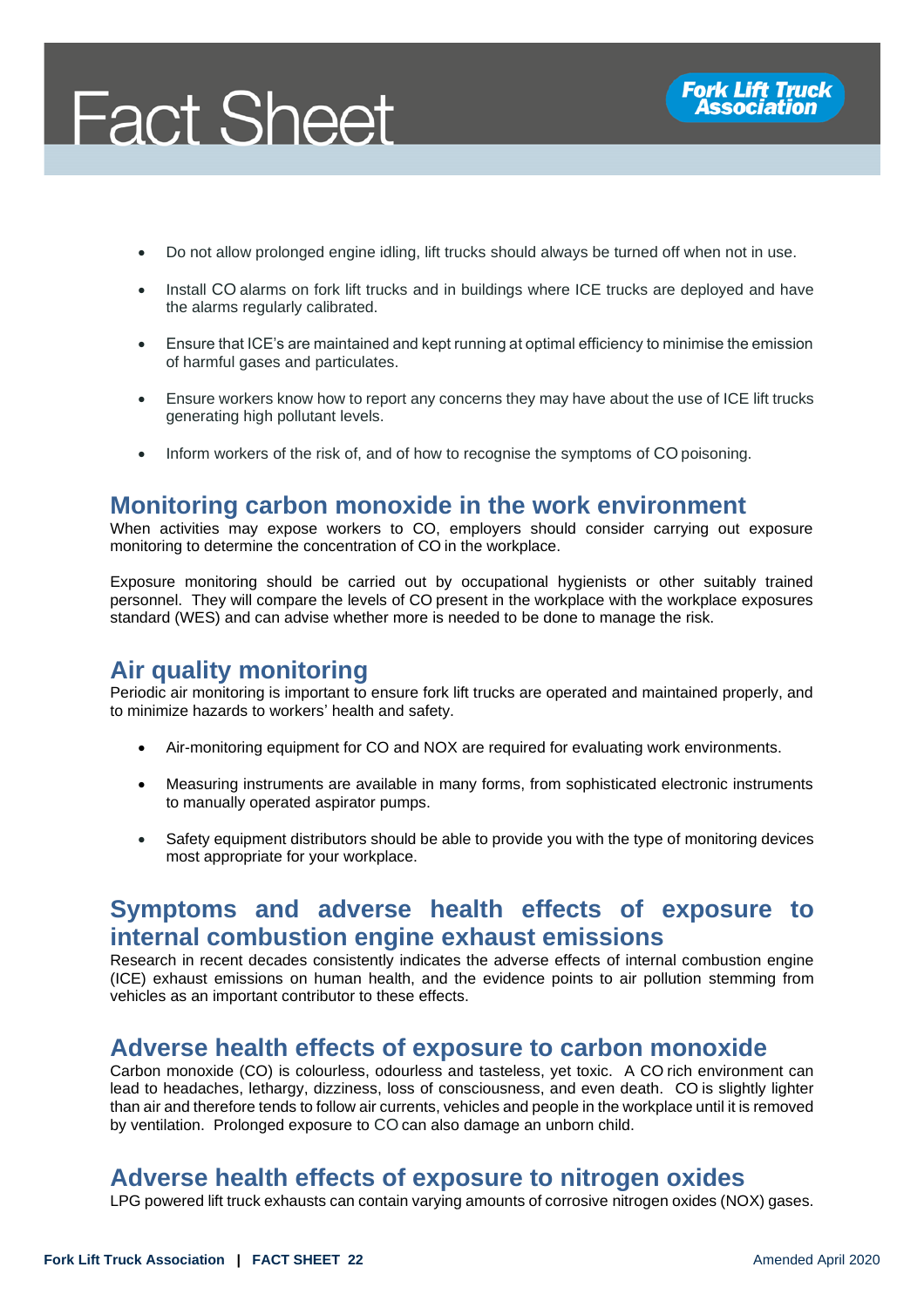Depending on the individual, the concentration of NOX and the duration of exposure, immediate effects may include eye, nose and throat irritation. Effects may also be felt several hours after exposure and can cause a build-up of fluids in the lungs.

# **Adverse health effects of exposure to diesel engine exhaust emissions**

It is not precisely known which components of combustion are responsible for ill health effects, but exposure to diesel engine exhaust emissions (DEEEs) is associated with irritation of the respiratory tract and eyes. This is particularly noticeable when there are high levels of white smoke in the workplace, especially when engines are started from cold in the morning with no controls measures, such as exhaust extraction. Irritation of the upper respiratory tract is the primary health effect following exposure to DEEEs.

Prolonged exposure to DEEEs, in particular to any blue or black smoke, could lead to coughing, increased sputum production and breathlessness.

DEEEs contain many known carcinogenic substances, for example Polycyclic Aromatic Hydrocarbons known as PAHs which are adsorbed onto the soot particulates. These particulates are easily inhaled into the respiratory tract and there is epidemiological evidence, which indicates that sustained occupational exposure to DEEEs may result in an increase in the risk of lung cancer.

# **Measures to Reduce Emissions**

- Avoid using diesel and LPG powered lift trucks in cold stores and indoors, including completely enclosed spaces, such as factory buildings or warehouses, and partially covered spaces, such as supply sheds.
- Use battery powered lift trucks, carts, trolleys, palletizers or similar equipment in cold stores, rooms or buildings that are small or have poor ventilation. Batteries pose their own risks, but CO poisoning is not one of them.
- Avoid engine idling, even outdoors and especially near windows or vent openings where exhaust fumes can be sucked into occupied spaces. Lift Trucks should always be shut down, when not in use, to maximise safety, reduce emissions and to save fuel.
- Ensure ICE's are regularly maintained and adjusted in accordance with the manufacturers recommendations. A regular maintenance program should be in place, including an analysis of exhaust emissions, particularly the CO content. Even this precaution may not be sufficient in the absence of minimum ventilation. Battery powered fork lifts provide a better solution, in areas where adequate ventilation cannot be provided.
- Where the indoors use of ICE fork lift trucks is unavoidably, always ensure the use of lowemission trucks. Most modern fork lifts trucks are equipped with electronic emission and fuel computer modules to provide optimum air-fuel ratios by continuous, active control of the fuel and emission systems. Consult your equipment supplier for information on the types of low emission lift trucks and aftermarket control devices available.
- Ensure that appropriate risk assessments are undertaken to determine the appropriate fuel type and ventilation requirements for each area of the workplace where fork lift trucks are to be deployed.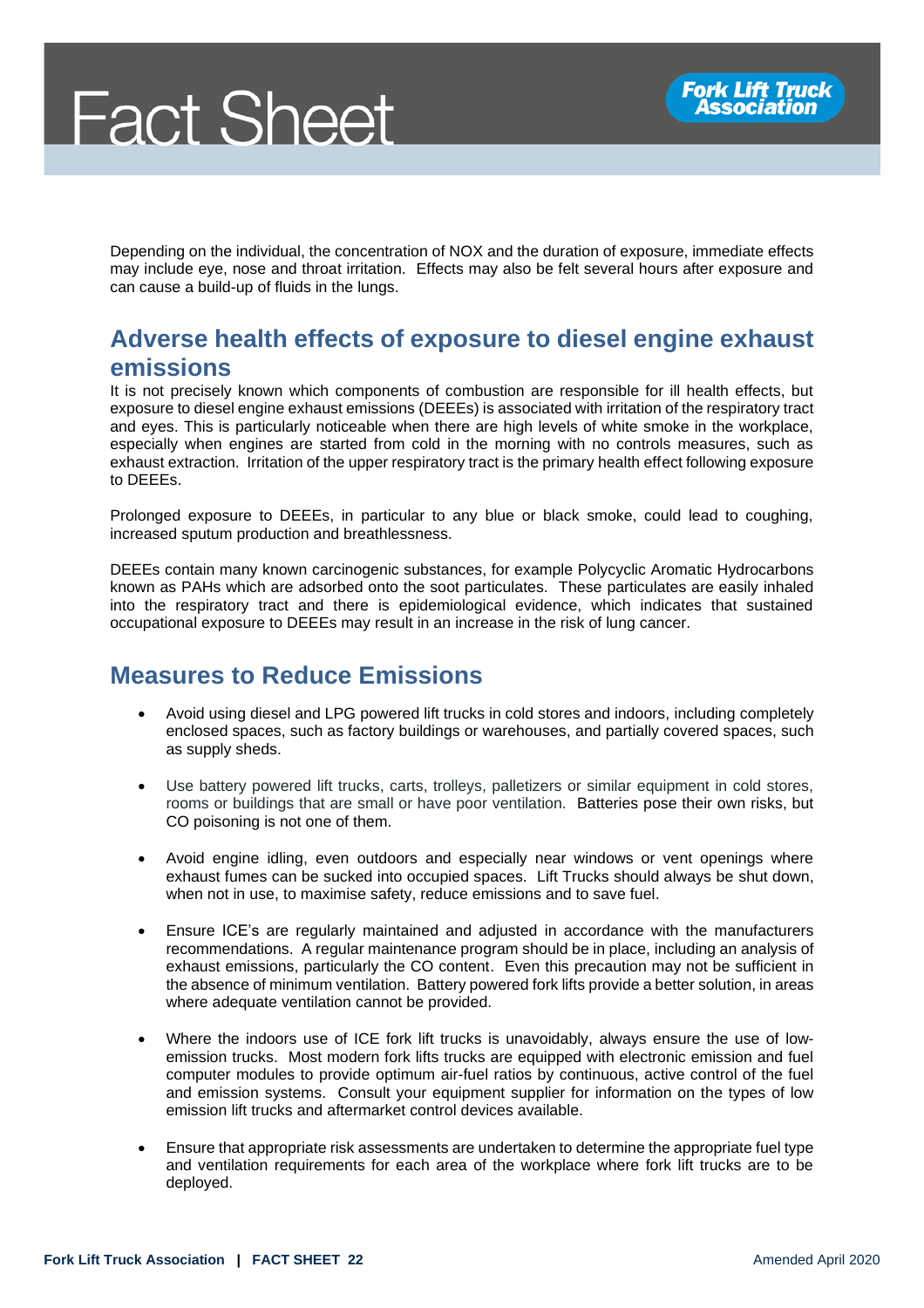# **Legislation**

The law requires that a suitable and sufficient assessment of the risks to health which arise from exposure to hazardous substances is made, e.g. DEEEs.

This is covered by the [Health and Safety at Work etc. Act 1974](http://www.legislation.gov.uk/ukpga/1974/37/contents) and several other regulations, in particular [The Control of Substances Hazardous to Health Regulations 2002](http://www.legislation.gov.uk/uksi/2002/2677/contents) (COSHH) and [The](http://www.legislation.gov.uk/uksi/1999/3242/contents/made)  [Management of Health and Safety at Work Regulations 1999.](http://www.legislation.gov.uk/uksi/1999/3242/contents/made)

Having completed the assessment, there is a further duty to take the necessary steps to prevent or adequately control exposure to the hazard, and to use and maintain the relevant controls.

Exposure monitoring should be undertaken regularly to check the effectiveness of controls. If the controls are not working seek advice on improving controls from an occupational health specialist.

#### **Health and Safety Executive further guidance**

[HSG187 Control of diesel engine exhaust emissions in the workplace](https://www.hse.gov.uk/pubns/priced/hsg187.pdf) provides practical advice to employers and self-employed people on how to control exposure to diesel engine exhaust emissions (DEEEs) in the workplace, and so protect the health of employees and others who may be exposed.

[SR14 Vehicle exhaust fumes \(in warehouses, garages, etc\)](https://www.hse.gov.uk/pubns/guidance/sr14.pdf) will help employers (including the selfemployed and franchisees) comply with the Control of Substances Hazardous to Health Regulations 2002 (COSHH) legislation, to control exposure and protect workers' health.

[INDG408 Clearing](https://www.hse.gov.uk/pubns/indg408.pdf) the air advises on how to select the right local exhaust ventilation (LEV) equipment. for your workplace and how to maintain it properly to help protect your employees.

# **FLTA further guidance**

FLTA Facts Sheets 10, 24 and 28 contain related further guidance.

**The above information is provided by the Fork Lift Truck Association (FLTA) as guidance and, where applicable, takes account of current best practice and our interpretation of current legislation.** 

**However, the FLTA accepts no responsibility for the recommendations, advice, statements, opinions and conclusions set out above, either expressly or by implication.**

**No warranty or representation of assurance, in respect of the accuracy or validity of the same is given.**